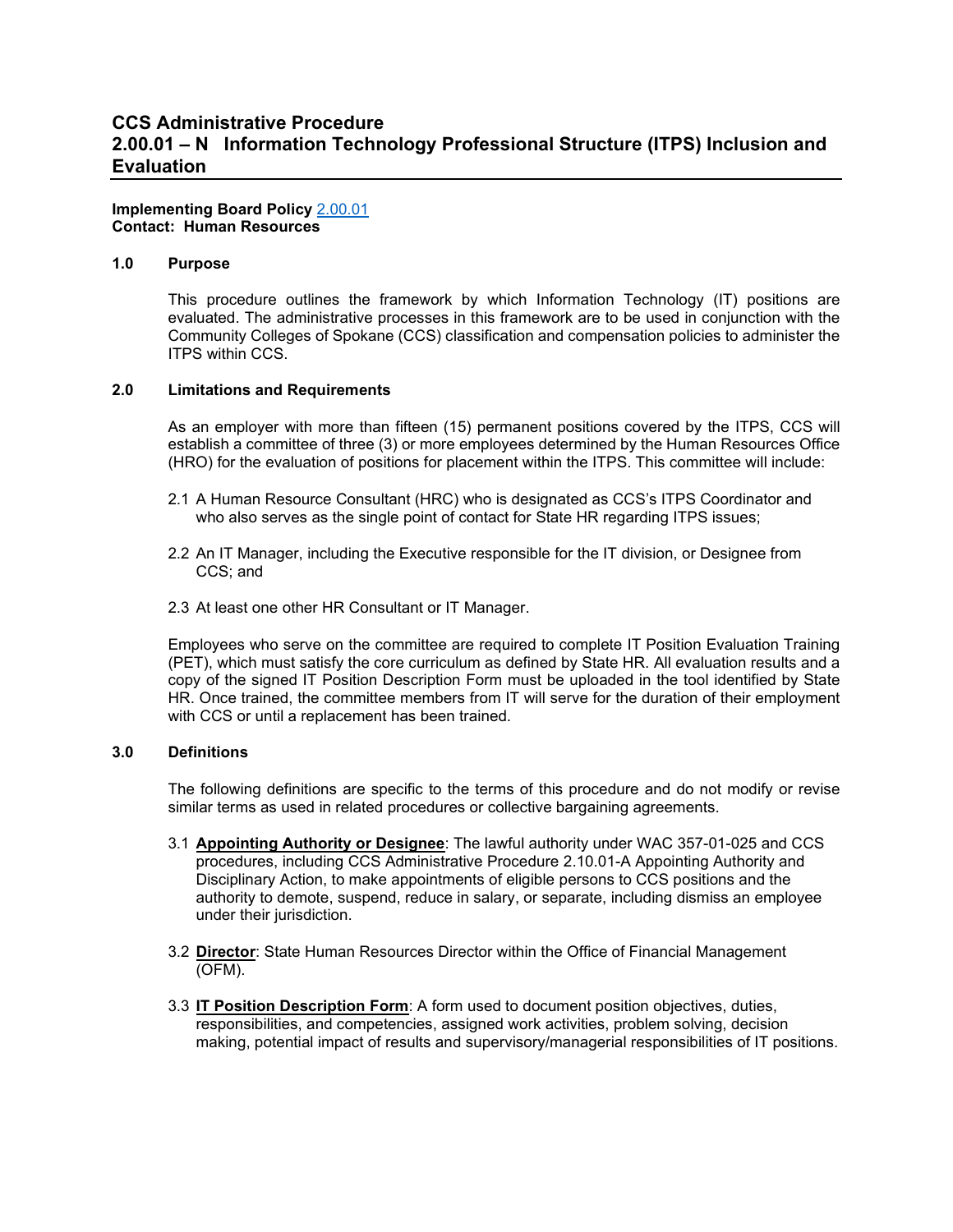- 3.4 **IT Position Evaluation Tool:** The enterprise application used by the ITPS Evaluation Committee to record the evaluation of IT positions. Additionally, the IT Position Evaluation Tool is the position history repository that is used for tracking and reporting IT position needs.
- 3.5 **ITPS Coordinator**: An HRC from CCS's HRO assigned to administer the ITPS process within CCS, who serves as the single point of contact between CCS and the OFM, State Human Resources Division for all ITPS issues.
- 3.6 **ITPS Evaluation Committee**: Employees assigned and formally trained to determine inclusion of IT professional positions and evaluate those positions using the State IT Evaluator's Handbook and the State IT PET. The committee consists of CCS's ITPS Coordinator, an IT Manager, including the Executive responsible for the IT division, or Designee from CCS; and at least one other HR Consultant or IT Manager. The ITPS Coordinator convenes and chairs the committee.

# **4.0 ITPS Process**

For a position to be included in the ITPS, the duties and responsibilities assigned to the position must meet the criteria for inclusion as outlined in the [IT Evaluator's Handbook.](https://ofm.wa.gov/sites/default/files/public/shr/CompensationAndJobClasses/it-position-evaluation-tool/IT%20Evaluator%27s%20Handbook%20May%202020%20Version4.pdf)

- 4.1 To establish a position in the ITPS, the following steps must occur:
	- 4.1.1 The supervisor of the position will complete an IT Position Description Form ensuring the assigned duties, responsibilities and competencies are accurately reflected.
	- 4.1.2 The supervisor will sign the IT Positon Description Form, and provide a copy of the form and the current organization chart to the appointing authority or designee.
	- 4.1.3 The appointing authority or designee will review the request for establishment. If the request is upheld, the appointing authority or designee will sign and forward the documentation to the HRO for processing by the ITPS Coordinator.
	- 4.1.4 The ITPS Coordinator will review the information for completeness and convene a meeting of the ITPS Evaluation Committee.
- 4.2 To re-evaluate an IT position due to a change in duties, which is initiated by the employer, the following steps must occur:
	- 4.2.1 When the duties of an existing ITPS position change, the supervisor will update the IT Position Description Form. If the position has an incumbent employee, the supervisor may request input from the employee ensuring the assigned duties, responsibilities and competencies are accurately reflected. The supervisor and the incumbent (if the position is filled) will sign the IT Positon Description Form and provide a copy of the form, the current organization chart, and other required documentation to the appointing authority or designee.
	- 4.2.2 The appointing authority or designee will review the request. If the request is deemed appropriate, the appointing authority or designee will sign the IT Position Description Form and forward all documentation to the HRO for review by the ITPS Coordinator.
	- 4.2.3 The ITPS Coordinator will review the information for completeness and determine whether the changes to the position duties warrant re-evaluation.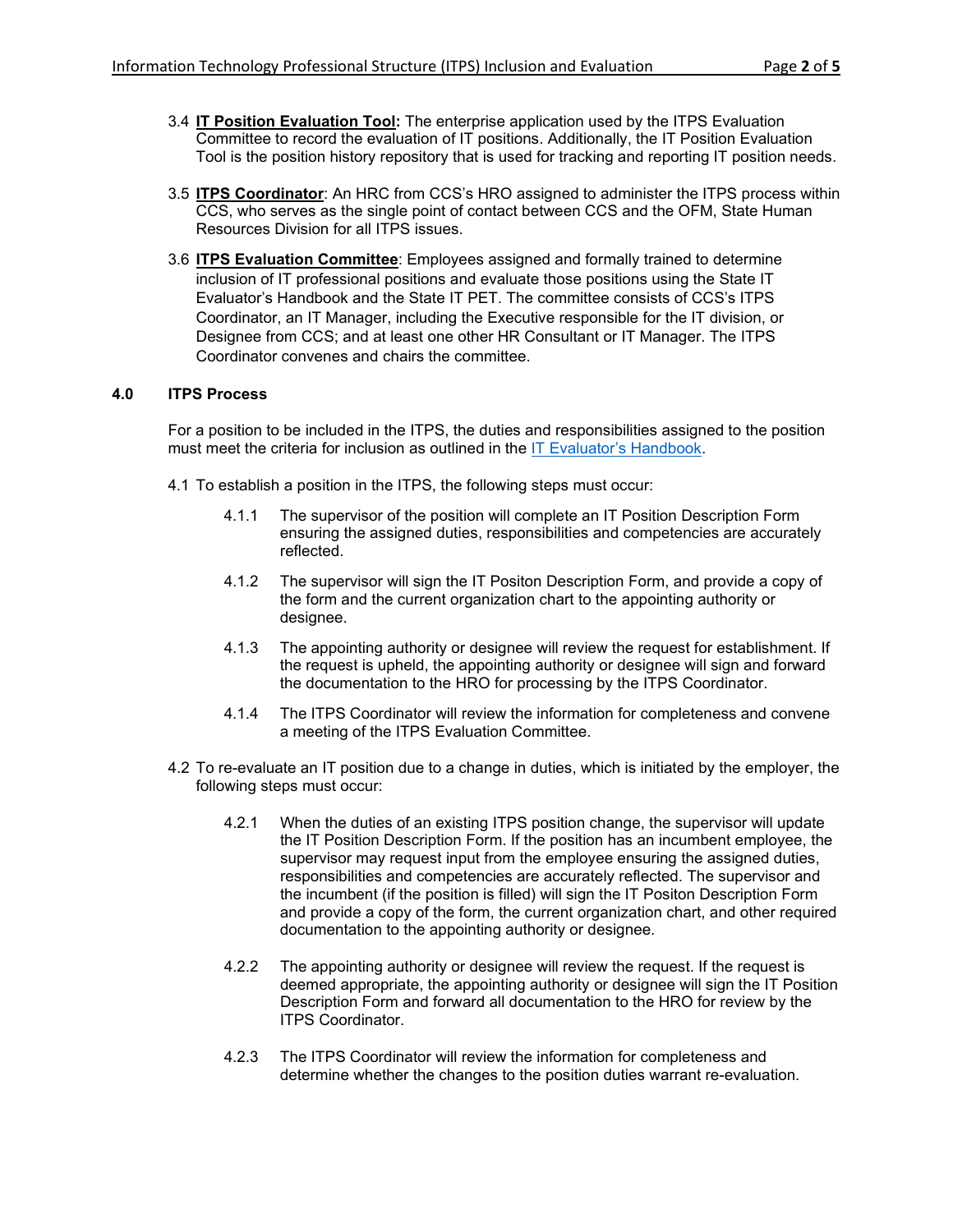- 4.2.4 If the position warrants reevaluation, the ITPS Coordinator will convene a meeting of the ITPS Evaluation Committee.
- 4.2.5 If the position has not changed significantly since its last review, the ITPS Coordinator will document the reasons for the update, file the position description form as an update, and notify the appointing authority and supervisor. No evaluation is required within the IT PET.
- 4.3 When an employee requests to re-evaluate an existing IT position, the following steps must occur:
	- 4.3.1 An employee who believes their position is improperly classified in the ITPS (or improperly excluded from the ITPS) must complete and sign the IT Position Review Request form and submit to the HRO for review by the ITPS Coordinator.
	- 4.3.2 The ITPS Coordinator will ensure all necessary documentation is completed by the employee and supervisor.
	- 4.3.3 The ITPS Coordinator will convene a meeting of the ITPS Evaluation Committee.
- 4.4 When the ITPS Coordinator receives requests for evaluation, the following steps will occur:
	- 4.4.1 The ITPS Coordinator reviews the information for completeness and convenes a meeting of the ITPS Evaluation Committee for the following:
		- 4.4.1.1 establishments of a new IT position;
		- 4.4.1.2 employer requests for reevaluation when the positions job duties have changed significantly; and
		- 4.4.1.3 employee initiated requests for reevaluation.
	- 4.4.2 Using the IT Evaluator's Handbook, the ITPS Evaluation Committee reviews the position for inclusion. If the ITPS Evaluation Committee determines the position meets the criteria for inclusion, it is evaluated for placement in the ITPS. Once completed, the ITPS Coordinator enters this information into the IT PET.
	- 4.4.3 The ITPS Coordinator completes all documentation and notifies in writing the appointing authority or designee, the supervisor and the employee (if applicable) of the ITPS Evaluation Committee's decision.
	- 4.4.4 If it is determined the position is excluded from the ITPS, the content of the position description will be transferred over to the appropriate position description form at the next evaluation cycle, in accordance with CCS Policy/Procedure [2.01.01-A Classification.](https://ccs.spokane.edu/ccsglobal/media/Global/PDFs/District/Policies/CH2/2.00.00_PersAdmin/2-00-01A_Classification.pdf)

## **5.0 Consultation with the Office of Financial Management**

- 5.1 The ITPS Coordinator may complete the IT Professional Structure Consultation Request and consult with State HR to ensure proper allocation of a position at any time.
- 5.2 The only exception to the above process in Section 5.1 will be if CCS's ITPS Evaluation Committee has evaluated a position to the Expert level.
	- 5.2.1 To ensure the consistent usage of the Expert level state-wide, an additional review by a sub-group formed by OFM that consists of IT and HR professionals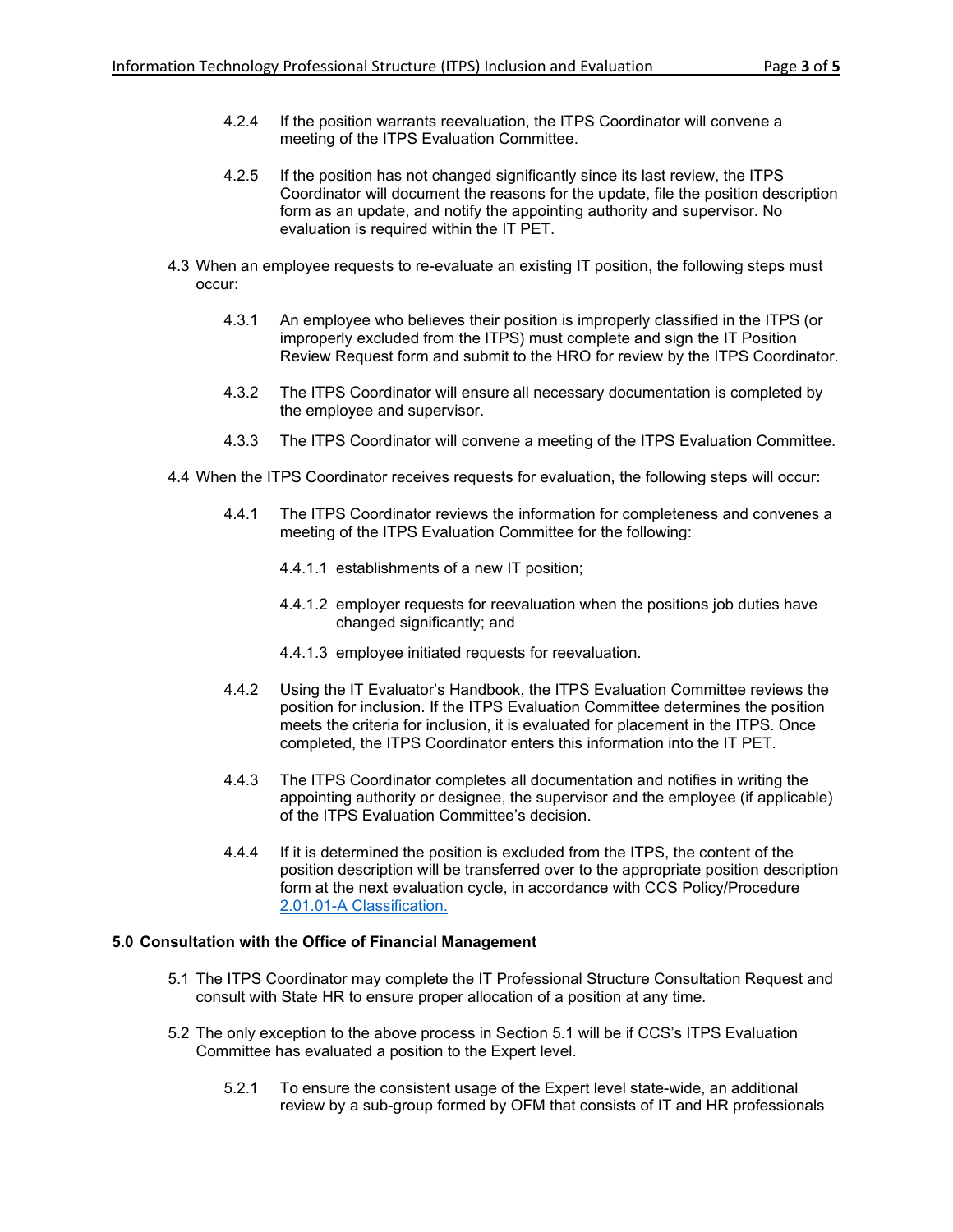will be required prior to finalizing an allocation decision to the Expert level. Any position evaluated to the Expert Level must follow the procedure outlined below in Section 6.0.

### **6.0 Expert Level Compliance**

- 6.1 CCS's ITPS Coordinator sends positions evaluated to the Expert level by the CCS evaluation committee to State HR.
	- 6.1.1 Requestors must save the evaluation in the IT PET as a draft and attach the position description and a current organizational chart noting position numbers to the draft evaluation.
	- 6.1.2 Requestors send review request via email to [classandcomp@ofm.wa.gov](mailto:classandcomp@ofm.wa.gov) with the title "ITPS Expert Evaluation" in the subject line. The request must include the position indentifying information, such as a position number.
	- 6.1.3 The subgroup, defined in Section 6.2 below, will review any evaluations conducted by State HR recommending the Expert level.
- 6.2 State HR will establish a subgroup consisting of agency/institution Chief Information Officers (CIOs) to conduct final reviews of the IT position descriptions evaluated at the Expert level.
	- 6.2.1 The subgroup will consist of the State CIO and a cross-section of representatives from large, medium and small agencies, separate elects, community colleges and four-year higher education institutions.
	- 6.2.2 All participants must complete the IT PET.
	- 6.2.3 The subgroup will have up to eight (8) members to draw upon for a review. A minimum of three (3) members of the group must conduct a review. The final review decision whether to support the Expert level allocation will be based on the majority recommendation.
	- 6.2.4 The subgroup will convene via phone, online collaboration tool such as Skype, WebEx or Zoom, or in person to discuss evaluations. Email cannot be the method used to conduct the final review discussion.
	- 6.2.5 HR subject matter experts will provide subgroup consultation as requested.
	- 6.2.6 The subgroup will make final determinations within ten (10) working days of receipt of the request.
	- 6.2.7 State HR will convene the subgroup. Once a determination is made, the ITPS Coordinator will be notified in writing of the final determination.
- 6.3 If CCS disagrees with the subgroup determination, the determination may be escalated to the State HR Assistant Director.
	- 6.3.1 The State HR Assistant Director may consult with the State CIO and other subject matter experts, as needed.
	- 6.3.2 The State HR Assistant Director may meet with CCS's ITPS Coordinator to discuss the concerns.